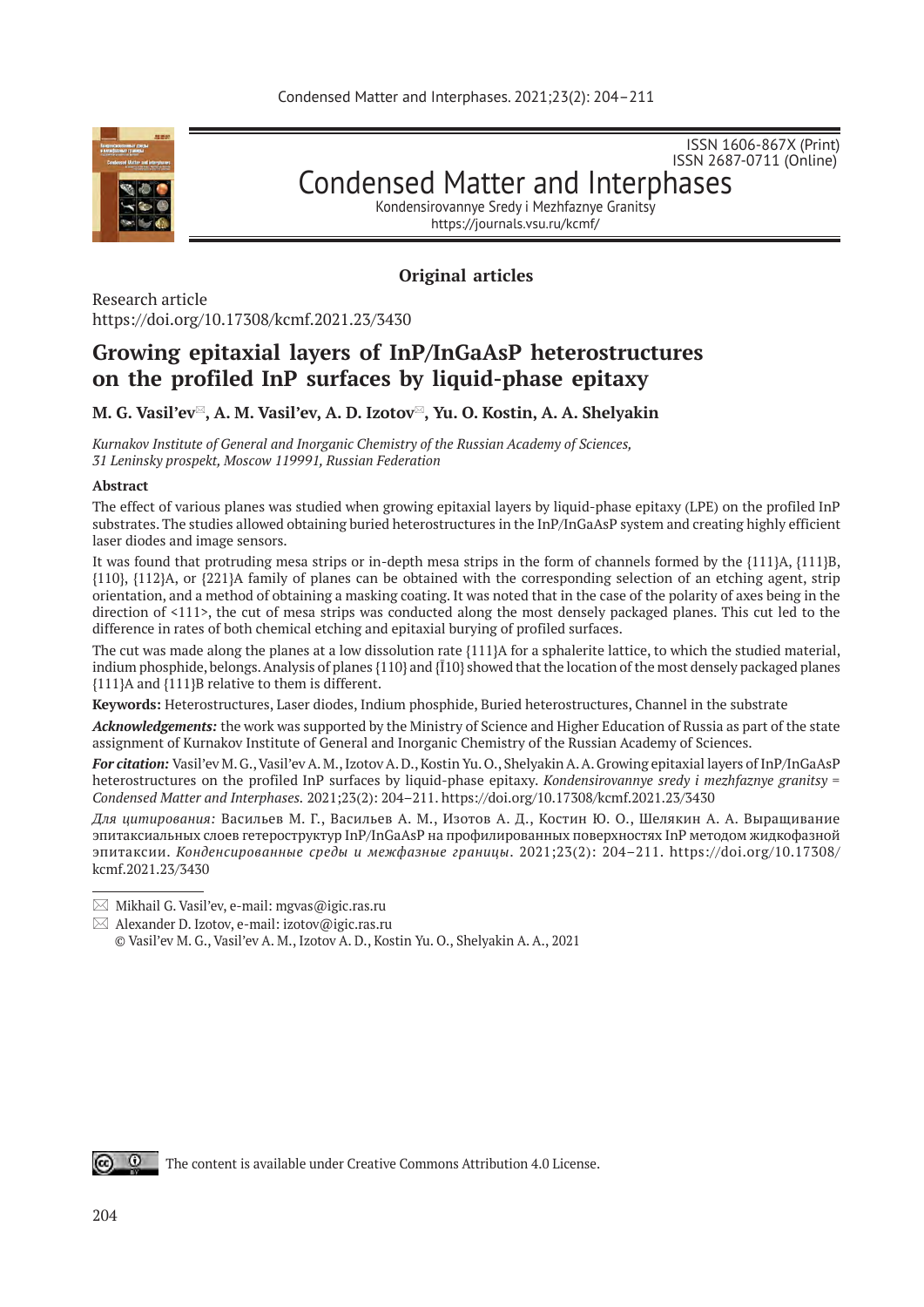M. G. Vasil'ev et al. Original article

## **1. Introduction**

InP/InGaAsP heterostructures are the main type of structures used for obtaining quantum electronics devices, such as semiconductor lasers, superluminescent radiation sources, and photodiodes with a wavelength range from 1.20 to 1.65 µm which is the most important for the systems of fibre optic communication channels and fibre optic sensors [1–6]. The uniqueness of these structures is that InGaAsP solid solutions are isoperiodic to indium phosphide, which allows creating "perfect" heterojunctions suitable for wide application in engineering [7–9].

There are various methods for obtaining such heterostructures: liquid-phase epitaxy (LPE) [10,11], molecular-beam epitaxy (MBE) [12, 13], and metalorganic chemical vapour deposition (MOCVD) [14–16]. All these methods are aimed at the creation of heterostructures forming the basis of chips for quantum electronics devices. Creating chips from the structures that are grown using MBE and MOCVD methods requires foreign equipment and a unique post-growth technology for processing structures, which makes the technological cycle of the production of devices more complicated and expensive. It also requires high-precision and expensive technological equipment and is conducted under conditions of nonequilibrium growth, which complicates their creation on profiled surfaces.

At the same time, there are methods of obtaining epitaxial heterostructures on profiled surfaces [17, 18] that allow simplifying the technological cycle and creating chips for quantum electronics devices from solutionsmelts in growth modes close to equilibrium using a rather simple and cheap LPE method and Russian equipment. These growth modes allow creating device structures with a high level of perfection of layers by simple doping of different layers of the structure in a wide range of concentrations of the dopant. Forming an initial profiled surface of substrates, it is possible to use a selective growth mode on various sides, thus creating the specified electrical and optical limitations for light transmission in laser diodes. The aim of this work was to study the modes of formation of profiled surfaces of indium phosphide as well as the growth of InP/ InGaAsP heterostructures on profiled surfaces and production of laser diodes with a spectral range of wavelengths 1300–1650 nm.

## **2. Experimental**

# *2.1. Creating and burying a "fishtail" laser pinned structure*

To determine the modes of formation of the profiled surface of indium phosphide and rates of epitaxial growth of InP layers and solid solutions InGaAsP, the samples of substrates InP with the orientation of planes {100} were used. The orientation accuracy was +/- 0.5 degrees.

The substrates with *n*-type conductivity were doped with Sn or S to a concentration of 1018–  $10^{19}$  cm<sup>-3</sup>, the substrates with p-type conductivity were doped with Zn to the concentration of  $(4-5) \cdot 10^{18}$  cm<sup>-3</sup>. The substrates were mechanically polished to a thickness of  $320\pm10$  µm. Then, after the mechanical polish, the samples were washed three times in organic solvents and etched in a polishing etching agent  $\texttt{Br}:\textmd{CH}_{_{3}}\textmd{COOH}$  to eliminate the damaged surface layer of  $\sim 10 \text{ }\mu\text{m}$ . The masking coating for the further formation of a "fishtail" mesa was a SiO<sub>2</sub> film deposited using the method of pyrolytic reaction of Si $\rm H_4$  and  $\rm O_2$  with the temperature of the InP substrate being 450 °C. The thickness of the oxide film was 0.15 µm. The processes of liquid-phase epitaxy were conducted in the hydrogen atmosphere with the dew point of –80 °C in a plate made of high-purity MPG-7 graphite with a limited growth cell volume [19].

The profile of a strip was formed along the cleavage in the directions of  $[110]$  or  $[110]$ . The direction of the strip in relation to the plane of the substrate was determined by etching an InP



**Fig. 1.** Etching figures on plane (100)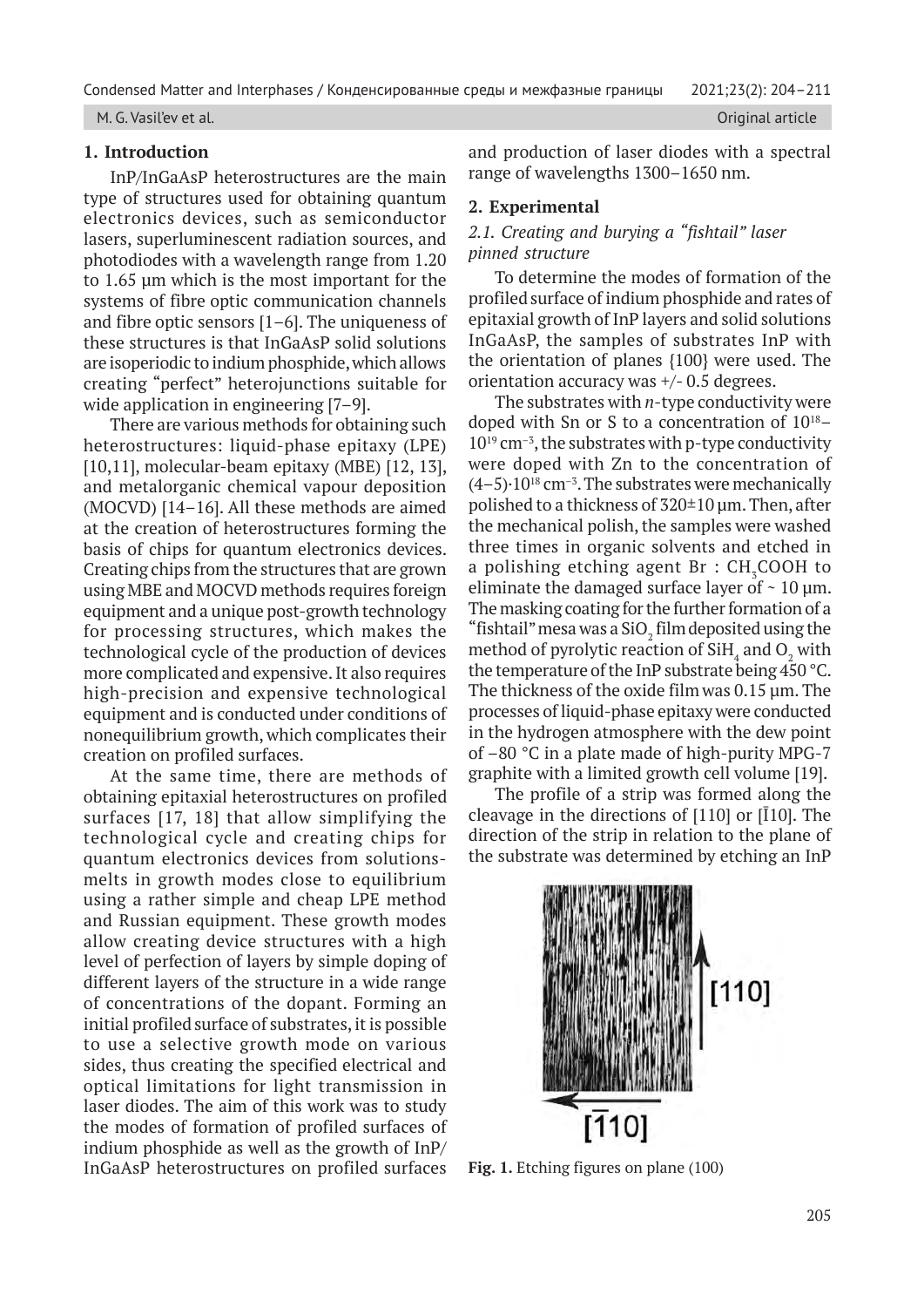### M. G. Vasil'ev et al. Original article

substrate fragment  $\sim$  1 mm wide with further etching in concentrated HCl for 2 minutes. Characteristic "straws" were formed on the surface of the InP substrate fragment, and their elongated part indicated the direction of [110]. The direction of [Ī10] was perpendicular to the elongated part of the "straws".

Mesa strips were formed using a standard photolithography method. The width of a strip was 10 µm with the 400 µm interval between the strips. Further etching for the creation of a mesa strip structure was conducted at room temperature with normal lighting conditions and slight stirring of the solution. There are different chemical etching agents for indium phosphide [20]. The composition of the Br :  $\text{CH}_3\text{COOH}$  etching agent was used in this work as the most preferable for InP [21]. Geometric sizes of the profile were determined by the measurements in the "Epival" optical microscope with an amplification of ×450. The cleavage for the determination of geometric sizes was made parallel to the planes  $\{110\}$ . The etching rate was calculated by the etching depth defined by the cleavage using an optical microscope. After the formation of the strips, the etched surface between them was mirror-smooth without any visible defects. Various volume ratios of this etching agent were used (1:160; 1:80; 1:25; 1:9). With the specified direction of the strip, the shape of the mesa strip structure did not change with different ratios of the etching agent. In our opinion, the most suitable ratio for  $\rm Br$  :  $\rm CH_{\rm \bar{3}}COOH$ was 1:9. The etching rate of this etching agent was 2 µm per minute on the samples without a masking coating. Further experiments on the formation of mesa strips were conducted by chemical etching in the  $Br : CH<sub>3</sub>COOH$  mixture with the 1:9 ratio. Depending on the orientation of masking strips, two types of mesa structures were obtained, see Fig. 2.

This etching agent was also used for test multi-layer InP/InGaAsP heterostructures without any deviations from the selected modes.

Analysis of planes (110) and ( $\overline{1}10$ ) showed [22] that the position of the most densely packaged planes {111}A in relation to them is different, see Fig. 3.

During the etching of the InP layer with the strip orientation along the direction of 110], the mesa strip had a shape of a fishtail limited by planes ( $\overline{II}I$ )A and ( $\overline{I}1\overline{I}$ )A which were located at an angle of  $125^{\circ}16'$  to (001) and by planes (1 $\overline{1}2$ ) and  $(12)$  (angle 35°16′). However, when the etching was conducted along the direction of [Ī10], the mesa strip had a shape of a hill limited by planes  $(111)$ A and  $(I\overline{I})$ A which were located at an angle of  $54^{\circ}44'$  to (001). We studied the etching rates of indium phosphide substrates with different crystallographic orientations (111)А; (111)В; (100); (001). The changes in the etching rate of the substrates with different orientation are shown in Fig. 4.

We can see that  $V_{(111)B} > V_{(100)} > V_{(111)A}$ . It should be noted that the slowly etched plane (111) А always remains matt while planes (111)В, (100), and (001) are mirror-like. Such significant differences in the etching rates for various crystallographic orientations are apparently related to polar properties of the sphalerite lattice in the direction of <111>.

Fig. 5 shows the etching rates of the mesa strip structure in the strip direction of <110>. We can see that the etching rate of mesa strips in the Br  $:$  CH $_{\rm 3}$ COOH etching agent greatly depends



**Fig. 2.** Types of mesa strips depending on the orientation of the masking strips: a-[110], b-[Ī10]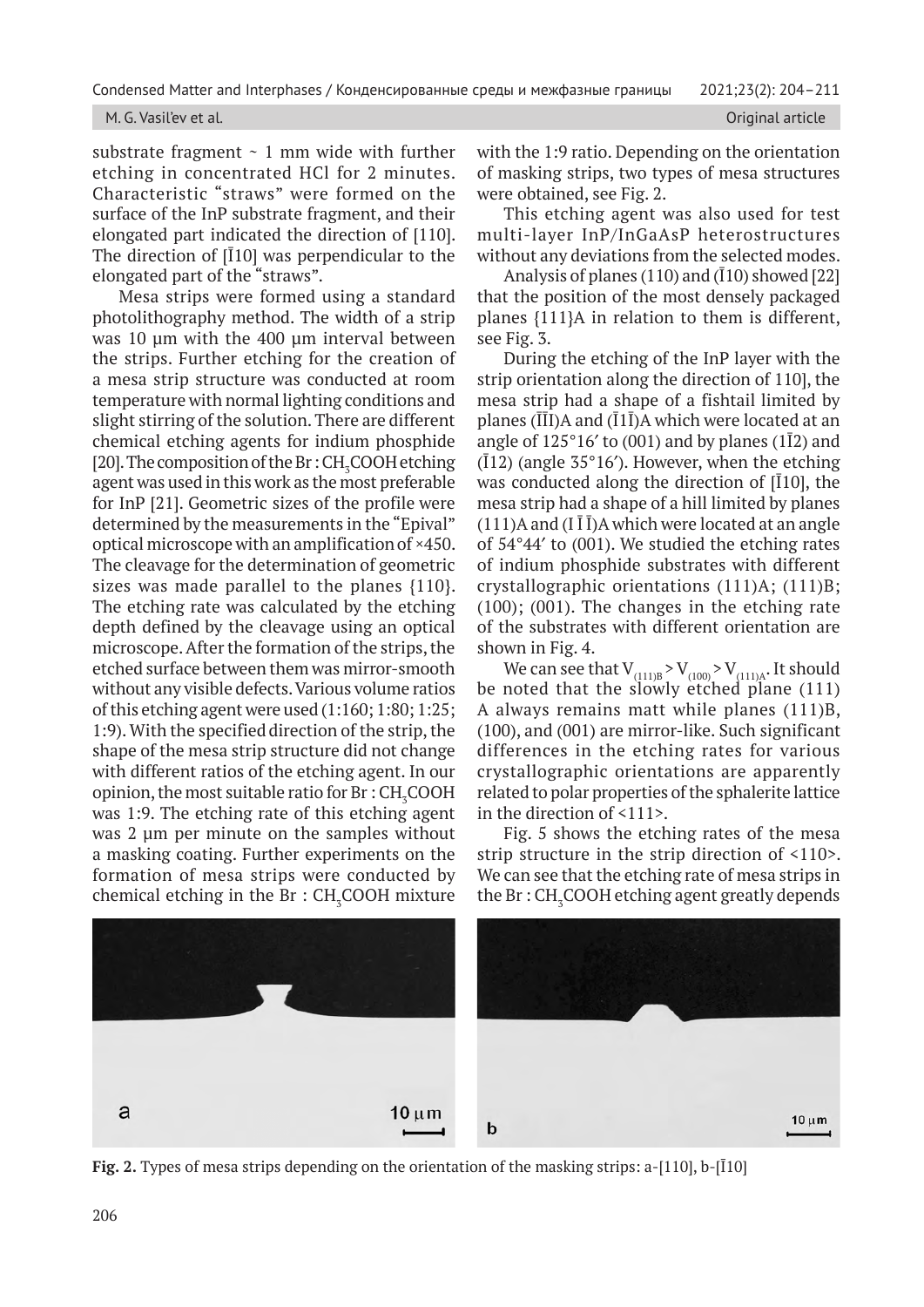M. G. Vasil'ev et al. Original article



**Fig. 3.** Projection of the InP crystal structure on plane  $(110)$  – a and  $(\overline{1}10)$  – b

on the mutual combination of planes cutting the mesa strip. It was also noted that the absolute values of the etching rates of the mesa strips changed their values when the etching agent was stirred, while the relative value of the rates remained constant.

Diffusion is important for determining the etching rate and can conceal the difference in the absolute rates of some low-index planes, although it cannot hide the insufficient reactivity properties of planes {111}A. We can also assume that masking coatings are highly significant both for diffusion processes during the formation of mesa strips and for their burying using the method of liquid-phase epitaxy.

A laser heterostructure was grown on the substrates of indium phosphide with the р-type conductivity. At first, an initial heterostructure was grown, an InP layer with the р-type conductivity, then an undoped layer of the GaInAsP solid solution and an InP layer with the *n*-type conductivity doped to the concentration of  $1\times10\times19$  cm<sup>-3</sup>. After that, a mesa strip in the form of a fishtail was formed. A protruding mesa strip was buried with two layers of InP of the *n*-type and р-type conductivity respectively. These layers were "blocking layers" that limited the the flow of the current outside the mesa strip, so the pumping current of a laser diode flows only along the mesa strip at the lowest value outside the strip. Such limitation of current allows obtaining a laser diode with low operating current and good optical limitation of light emitted by the diode. The use



**Fig. 4.** Changing the rate of InP etching depending on the orientation of the substrate



**Fig. 5.** Etching rate for mesa strips along the direction of [110] in the etching agent Br :  $\text{CH}_3\text{COOH}$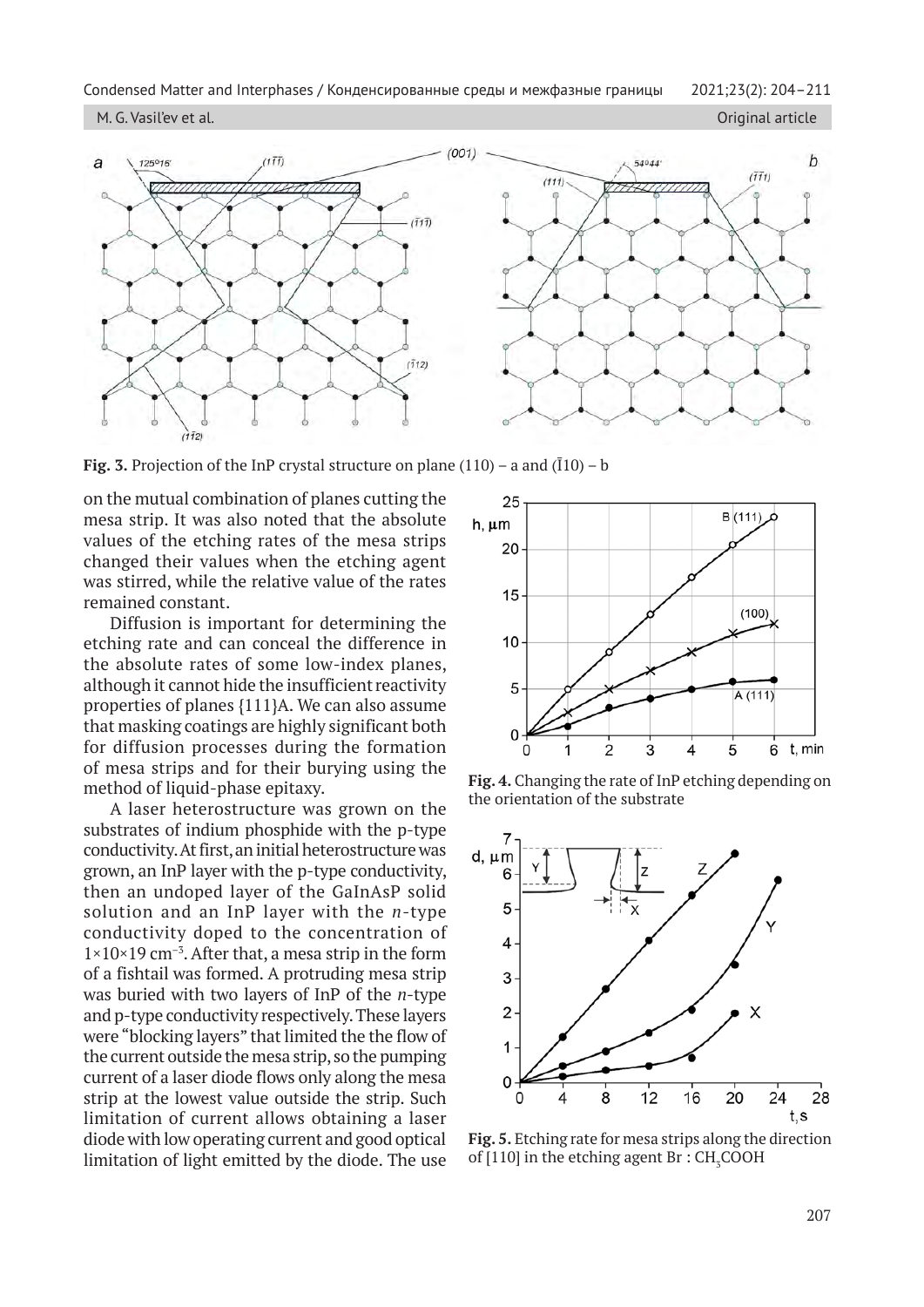### M. G. Vasil'ev et al. Original article

of the InP substrates with the р-type conductivity allowed reducing the leakage currents outside the mesa strip and avoid using an additional contact layer of the GaInAsP solid solution required for the creation of an ohmic contact of the laser diode [21]. Burying was conducted in the temperature range of 620–600 °С with different degrees of supercooling of the solution-melt. A disadvantage of this structure is low reproducibility of the narrow part of the "fishtail" (active area of the laser diode) due to adsorption of the Br  $:$  CH<sub>3</sub>COOH etching agent on the surface of the masking coating and its further diffusion into the etching area free from the masking coating. The same adsorption is also observed in the form of "excrescences" of crystals along the mesa strip during the process of growth from the solution-melt. These excrescences had a negative effect on the further formation of chips of laser diodes.

# **3. Results and discussion**

During the experiments, it was shown that the masking coating must be removed from the surface of the mesa strip and epitaxial burying must be conducted without a masking coating in order to eliminate the adsorption.



**Fig. 6a** Two-channel mesa strip

The experiment was conducted on the InP substrates with the р-type conductivity. Two barrier layers *n*-InP and р-InP were grown sequentially. It was noted that there was no growth on the surface when the mesa strip without a masking coating was less than 6 µm wide. This effect can presumably be explained by the fact that the growth of a more densely packaged plane (111)B requires a larger amount of InP as compared to plane (100). Therefore, InP actively moves towards plane (111)В in the solution-melt and is completely weakened above the surface of the mesa strip with the specified growth modes.

# *3.1. Creating and burying a two-channel laser strip structure*

From a practical perspective, mesa strips with the minimum sizes of the radiation area of a future device are of special interest. For this reason, we considered an option of a mesa strip limited by two etched channels, see Fig. 6 (a, b). This structure of a mesa strip allows creating the "top" of a strip with a size less than  $1-2 \mu m$ , which is highly important for the future laser structure, as this size is responsible for the size of the active area of the laser diode, and the size of 1.5–2.5 µm is considered optimal for lasers with a spectral range of wavelengths 1210–1650 nm.

A photoresist was used to create a twochannel mesa-strip structure, which considerably simplified the process of formation of the twochannel structure. A photoresist, placed using a standard photolithography method, was left on the surface after the formation of a pattern.



**Fig. 6b** Two-channel mesa strip structure after etching in the Br :  $CH_5COOH = 1:9$  mixture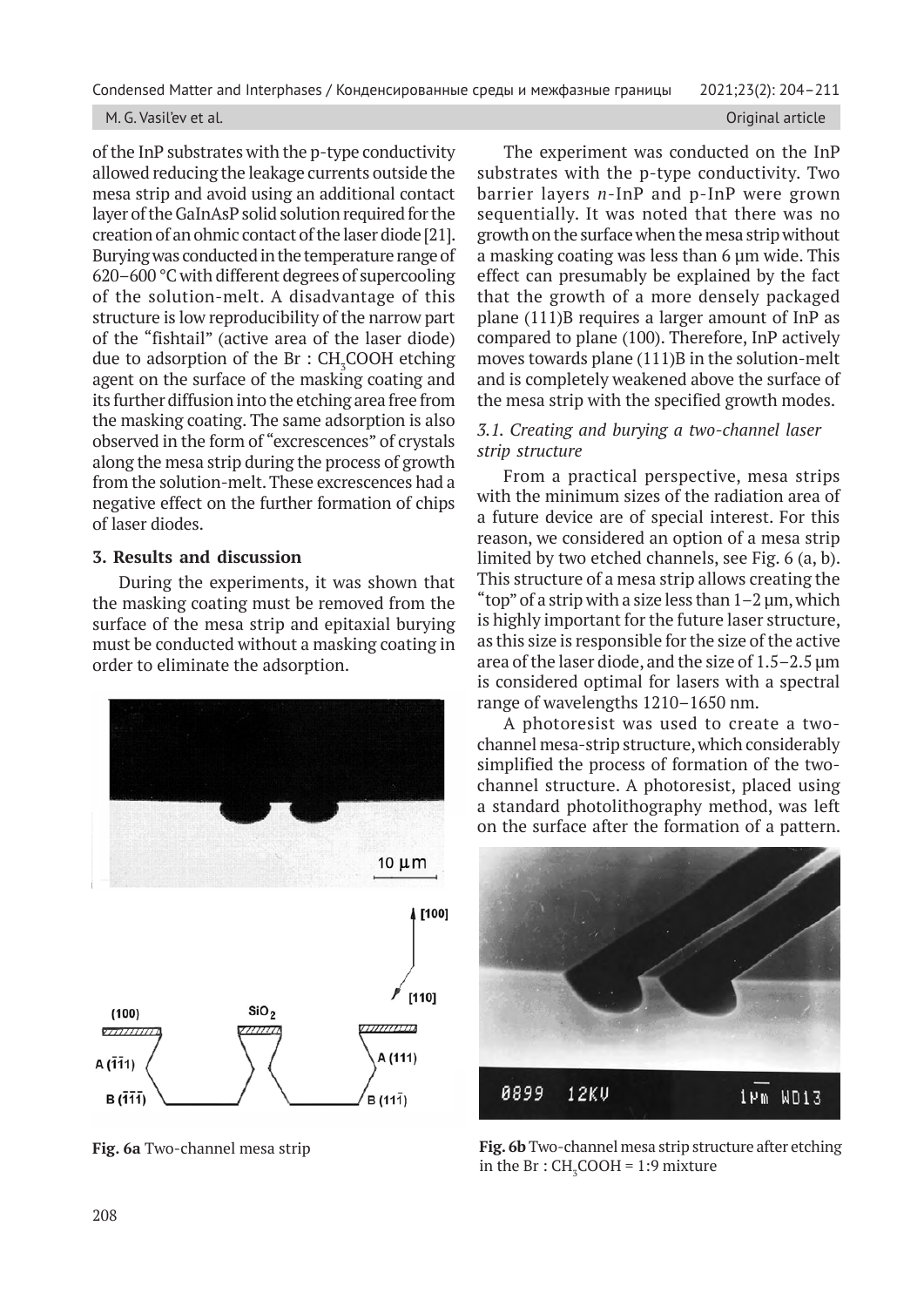### M. G. Vasil'ev et al. Original article

A two-channel mesa strip structure was formed on the InP (100) substrate with the direction of the strips [110] by chemical etching in the Br :  $CH<sub>3</sub>COOH = 1:9$  mixture. After the formation of the two-channel mesa strip, the photoresist was removed from the profiled surface (Fig. 6b).

In this case, there is no classic cut with planes  $(111)A; (1I\bar{I})A; (\bar{I}\bar{I}\bar{I})B; (11\bar{I})B$ , and  $(100)$ , and the etching profile of the two-channel structure has a smooth transition between planes ( $\overline{III}$ )B; (11 $\overline{I}$ ) В, and (100). This smooth transition allowed levelling the growth rates of indium phosphide and GaInAsP solid solutions between the planes with a high index of the cut of the channels.

The buried two-channel laser structure on the InP/InGaAsP heterojunction was created in three stages: the first stage was growing the initial laser heterostructure InP/GaInAsP, the second stage was etching the mesa strips and removing the protective coating from the photoresist, and the third stage was growing blocking layers on the mesa strip structure.

At the first stage of LPE, the following layers were grown on the *n*-InP (001) substrate.

- An emitter layer of *n-*InP doped with Sn,  $n = 2.10^{18}$  cm<sup>-3</sup>, 7 µm thick.

– An active layer of InGaAsP, undoped, 0.15 µm thick.

– An emitter layer of *p*-InP doped with Zn,  $p = 3.10^{17}$  cm<sup>-3</sup>, 0.5 µm thick.

- A technological layer of InGaAsP, undoped, 0.5 µm thick.

At the second stage, a mesa strip was formed under the mask of the photoresist along direction <110> using photolithography. The geometry of the strip before burying had the following sizes: width  $-2.0-2.5$  µm, height and width of side channels 7  $\mu$ m each – 3  $\mu$ m. After that, the photoresist was removed, and the profiled structure was sent to burying (Fig. 7b).

At the third stage of LPE, the mesa strip without a coating was buried with the blocking layers of *p*-InP and the layer of *n*-InP. Due to the set orientation, the selected geometry of mesa strips, and the controlled technological mode of growth from the liquid phase in the quasiequilibrium mode, the blocking layers were grown only in the channels and on the planar section of the surface between the channels, but there was no growth on the mesa strip itself. Then the next blocking layer of *p*-InP and a contact layer of *p*+ InGaAsP were grown, which made the surface of the two-channel buried heterostructure almost planar. The buried InP/GaInAsP two-channel laser heterostructure is presented in Figs. 7a and b.

After that, a part of the substrate was removed by chemical-dynamic polishing [22] and ohmic contacts were deposited: Au + Sn on the *n*-side, Au + Zn on the р-side. The planar structure was cleaved into separate chips 400 µm wide and 350 µm long. The chips were mounted on a copper cold conductor using an indium solder, and the parameters of laser diodes were measured.

Laser diodes made from the chips of the buried two-channel structure had the following parameters:

– The threshold current was  $\sim 10\div 15$  mA at 25 °C.

– The differential quantum efficiency was  $\sim$ 50 %.





**Fig. 7a** A schematic representation of the buried two-channel **Fig. 7b** Microphoto of the buried two-channel laser heterostructure InP/GaInAsP

laser heterostructure InP/GaInAsP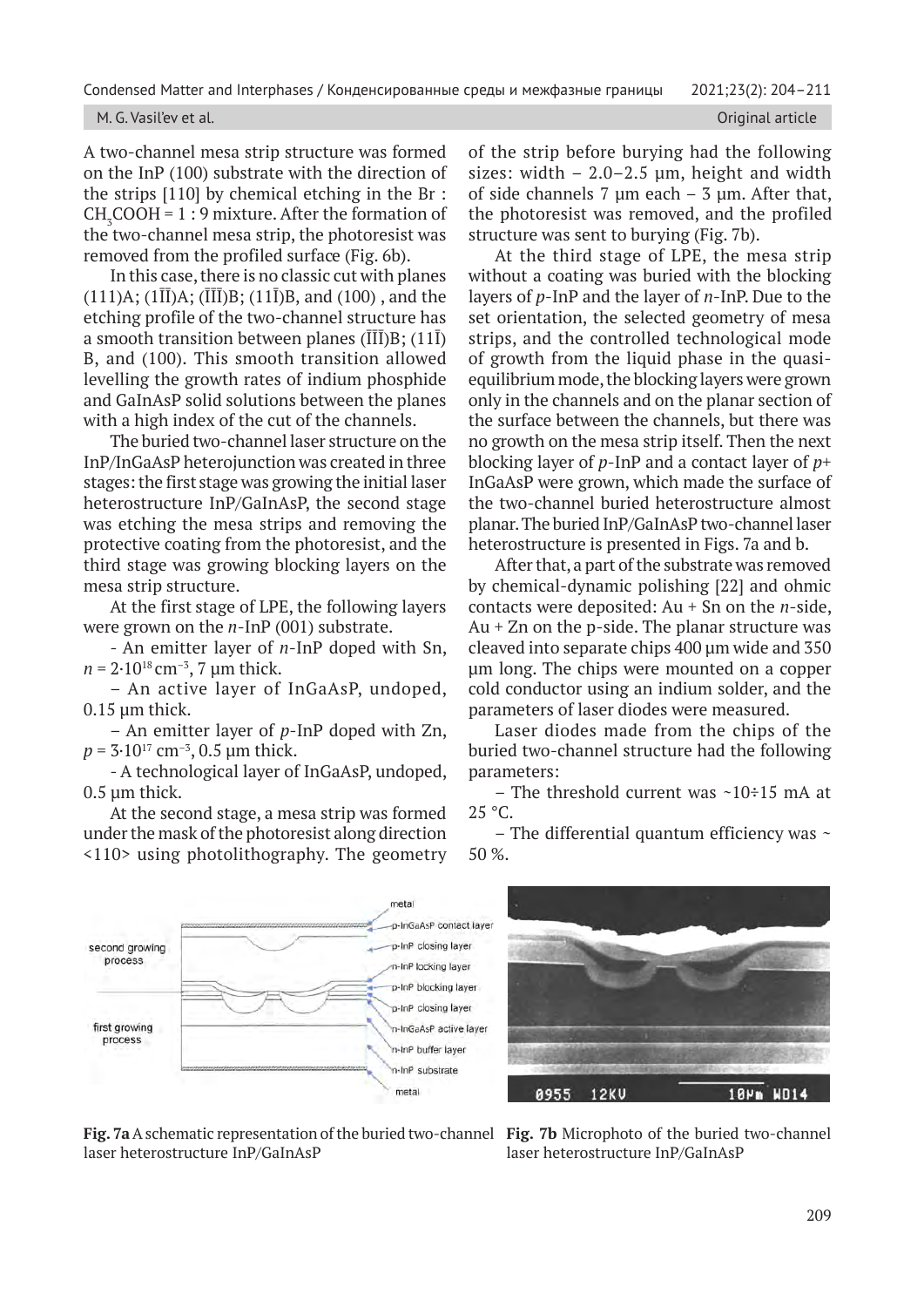### M. G. Vasil'ev et al. Original article

– The linearity of watt-ampere characteristics was observed up to a power of  $\sim$  20 MW.

– The radiation wavelength was 1320 nm.

– The yield ratio was  $\sim$  30 %.

# **4. Conclusions**

We studied the mechanisms of the formation of profiled surfaces of indium phosphide with different orientations of a substrate and mesa strips. We determined the modes of creation of profiled surfaces for obtaining laser diodes in the wavelength range of 1210–1650 nm. The modes of growing laser heterostructures on the InP profiled surfaces were also studied. We proposed a Russian technology for the creation of laser diode chips using Russian equipment. It was shown that the conditions of nonequilibrium growth of thin layers from the liquid phase on a profiled surface allowed conducting unique processes of local growth.

Based on the buried two-channel laser heterostructures we obtained highly efficient Russian laser diode chips working in a continuous mode of generation. The suggested technology allows obtaining laser diodes in the wavelength range from 1210 to 1650 nm. The diode chips can be used in fibre optic communication channels, environmental monitoring systems, and other quantum electronics devices.

We studied the processes of creation of buried laser mesa structures InP/GaInAsP on the profiled surfaces of indium phosphide.

It was shown that the set orientation of mesa strips along the directions of <110> with the orientation of the substrates on plane (001) is highly important for obtaining these structures. We determined optimal etching agents and etching modes for creation of the profiled surface of indium phosphide. We discovered masking coatings for the creation of a complex profiled relief of the surface of indium phosphide. We described an original technology for the creation of an InP/GaInAsP two-channel laser heterostructure on the profiled surface without a protective growth coating with the width of the active area of 1.5-2.5 µm, which allows obtaining single-mode laser diodes with high quantum efficiency.

# **Contribution of the authors**

All authors have contributed equally to the publication.

# **Conflict of interests**

The authors declare that they have no known competing financial interests or personal relationships that could have influenced the work reported in this paper.

### **References**

1. Andreev D. S., Boltar K. O., Vlasov P. V., Irodov N. A., Lopuhin A. A. Investigation of planar photodiodes of a focal plane array based on a heteroepitaxial InGaAs/InP structure. *Journal of Communications Technology and Electronics*. 2016;61(10): 1220–1225. https://doi.org/10.1134/ S1064226916100028

2. Kong J., Ouyang X. W., Zhou A., Yuan L. B. Highly sensitive directional bending sensor based on eccentric core fiber Mach–Zehnder modal interferometer. *IEEE Sensors Journal***.** 2016;16 (18): 6899–6902. https://doi. org/10.1109/jsen.2016.2589262

3. Khan M. Z. M., Ng T. K., Ooi B. S. High-Performance 1.55-mu m superluminescent diode based on broad gain InAs/InGaAlAs/InP quantum dash active region. *IEEE Photonics Journal.* 2014;6(4): 1–8. https:// doi.org/10.1109/jphot.2014.2337892

4. Eichler H. J., Eichler J., Lux O. Semiconductor lasers*.* In: *Lasers. Springer Series in Optical Sciences. Vol 220*. Springer, Cham.; 2018. p. 165–203. https:// doi.org/10.1007/978-3-319-99895-4\_10

5. Guin S., Das N. R. Modeling power and linewidth of quantum dot superluminescent light emitting diode. *Journal of Applied Physics*. 2020;128(8): 083102. https:// doi.org/10.1063/1.5131550

6. Sychikova Ya. A. *Nanorazmernye struktury na poverkhnosti fosfida indiya* [Nanoscale structures on the surface of indium phosphide]. LAP Lambert Academic Publishing; 2014. 132 p. (In Russ.)

7. Lei P. H., Yang C. D., Wu M., et al. Optimization of active region for 1.3-µm GalnAsP compressive strain multiple-quantum-well ridge waveguide laser diodes. *Journal of Electronic Materials*. 2006;35(2): 243–249. https://doi.org/10.1007/BF02692442

8. Emelyanov V. M., Sorokina S. V., Khvostikov V. P., Shvarts M. Z. Simulation of the characteristics of InGaAs/InP-based photovoltaic laser-power converters. *Semiconductors*. 2016;50(1): 132–137. https://doi.org/10.1134/S1063782616010097

9. Andreeva E. V., Ilchenko S. N., Ladugin M. A., Marmalyuk A. A., Pankratov K. M., Shidlovskii V. R., Yakubovich S. D. Superluminescent diodes based on asymmetric double-quantum-well heterostructures. *Quantum Electrincs*. 2019;49(10): 931–935. https://doi. org/10.1070/qel17071

10. Saidov A. S., Usmonov Sh. N., Saidov M. S. Liquid-phase epitaxy of the (Si2)1−x−y(Ge2)x(GaAs) y substitutional solid solution ( $0 \le x \le 0.91$ ,  $0 \le y \le 0.94$ )